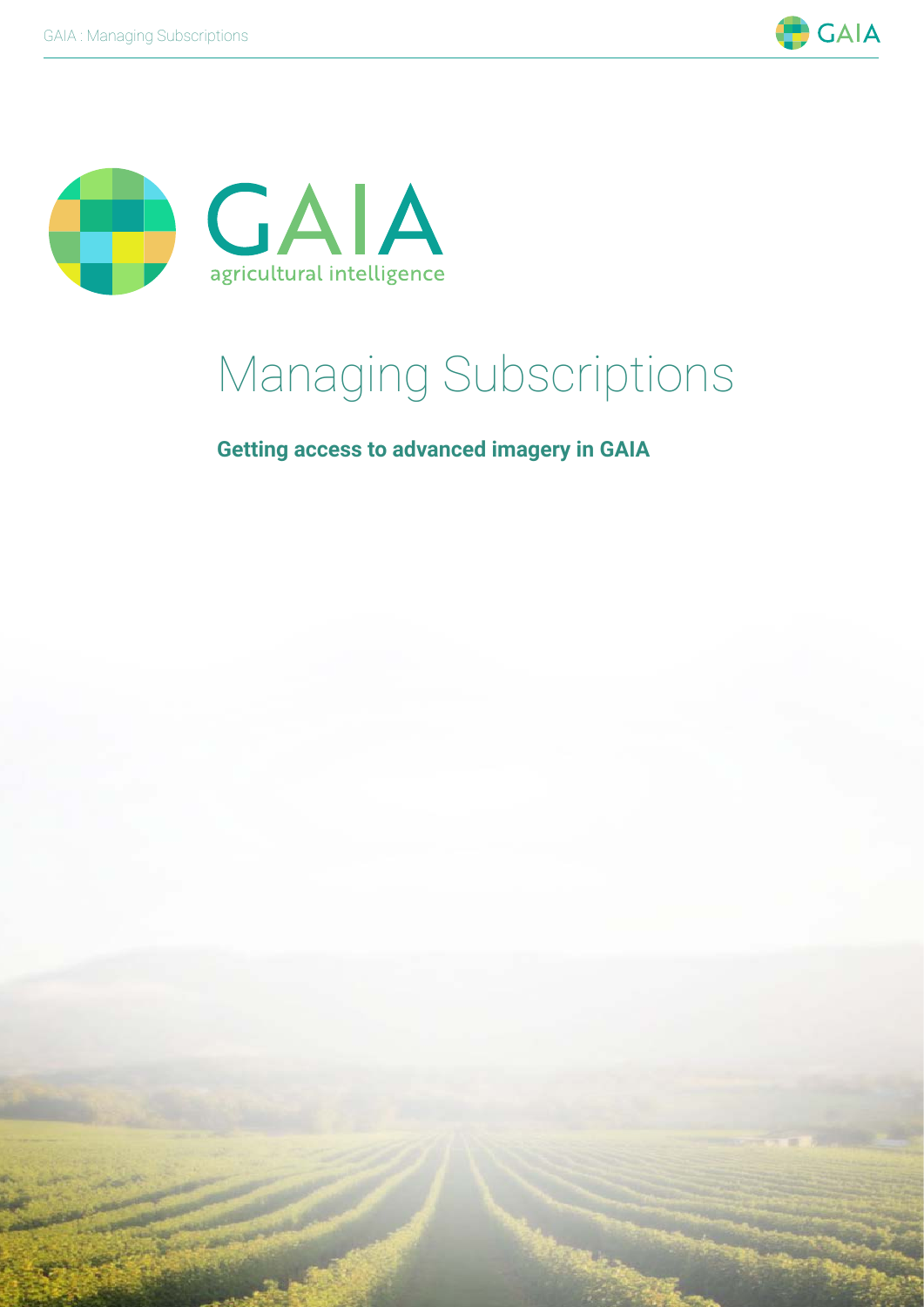

# About GAIA Subscriptions.

#### **What does subscription mean in GAIA?**



#### **Accounts and Subscriptions**

Setting up an account in GAIA is free. A free account will give you access to view the map and add blocks to your subscription.

To view historical high resolution colour, and NDVI (Normalized Difference Vegetation Index) imagery, the block you wish to view will need to be added to your organisation as a subscription block. Access to imagery for subscription blocks is charged per hectare and the pricing options can be viewed on the website at https://projectgaia.ai/pricing/.

#### **Scientific Vineyard Analysis and Insights.**

GAIA subscription blocks provides access that reveals vigour variability across your vineyard, helping you make better strategic decisions to manage your crop.

- Gain access to high-resolution crop health insights from day 1.
- Easily monitor vineyard changes across seasons from anywhere.\*\*
- Understand how you can apply resources more effectively — reduce input costs and increase your bottom line.

\*\*internet access required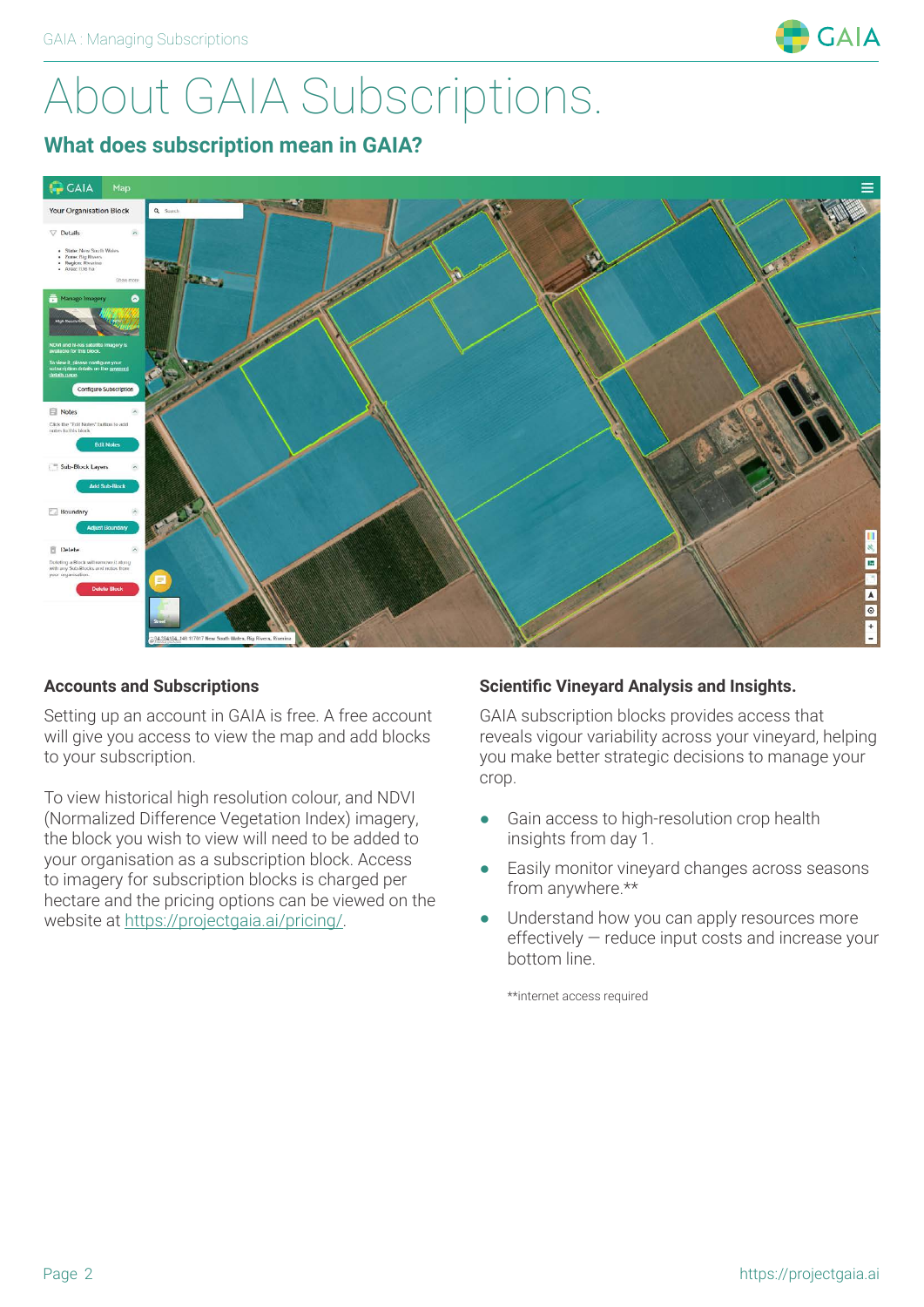

# Setting Up Your Subscription.

**Navigating to the "Payment Options" page.**



#### **Where do I start?**

The first step in creating a subscription so that you can add blocks and view detailed imagery is providing your details on the "payment Options" page that is only available to logged in GAIA account holders.

If you do not have a GAIA account, pleave visit https://projectgaia.ai/guides/ to view our videos on creating and activating accounts.

Generally, the first step to set up your subscription is to select a block that you have added to your organisation and then "Manage Imagery" for that block (see our Quick Start Guide for information on adding blocks to your organisation).

The other method for setting up your subscription is through the "My Account" menu item located in the menu at the top right of your screen.

Both methods will take you to the "Payment Options" page.

#### **Selecting an Organisation Block**

When you click on an organisation block from the map (outlined in green), the left hand panel will display various options for the block. The section imediately below the details section labelled "Manage Imagery" will provide a link to configure your subscription.



Navigating to the "Payment Options" page is as simple as either following the link in the text or selecting the button labeled "Configure Subscription"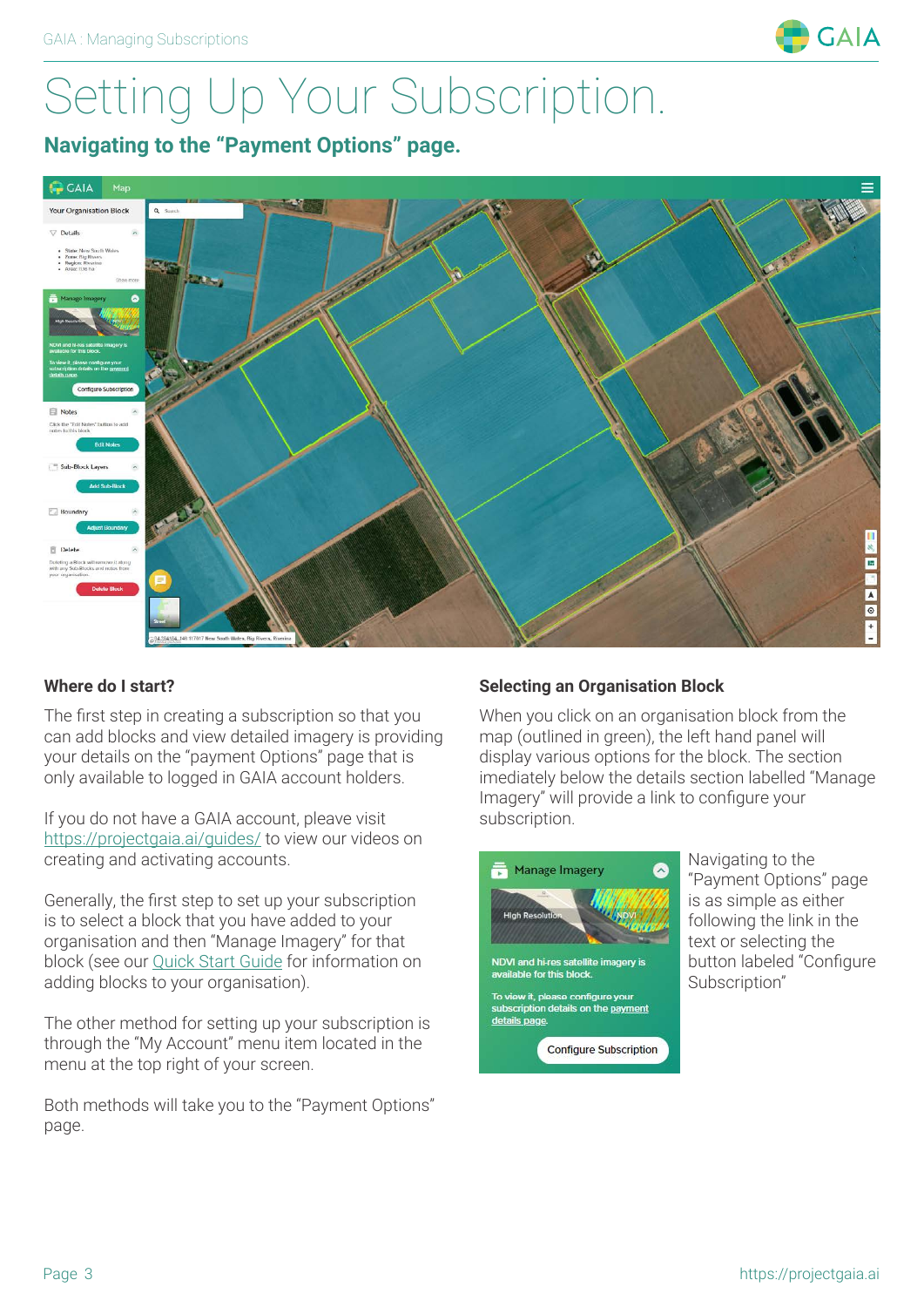

#### **Using the Menu**

Getting to the "Payment Options" page from the menu requires following a few links through the site.



In the top right of the screen is a menu icon (3 horizontal lines). Clicking on this will reveal the menu which includes a link to "My Account" as the second option.

The "My Account" link will take you to a settings page with the title "My Details".

| My Details<br>Email: you@organisation.com<br>Send Password Change Email<br>Your Organisation<br>My role: Account Manager<br>Account Management<br><b>Set/Update Subscription Details</b><br>8<br><b>National Scan Access</b><br>н<br>Connect account to a GAIA consultant<br>Licensed seats: 5 (4 unassigned)<br>Name<br>Role<br>Remove?<br>B<br>you@organisation.com<br>Account Manager | <b>GAIA</b> | <b>My Account</b> |  |  |
|------------------------------------------------------------------------------------------------------------------------------------------------------------------------------------------------------------------------------------------------------------------------------------------------------------------------------------------------------------------------------------------|-------------|-------------------|--|--|
|                                                                                                                                                                                                                                                                                                                                                                                          |             |                   |  |  |
|                                                                                                                                                                                                                                                                                                                                                                                          |             |                   |  |  |
|                                                                                                                                                                                                                                                                                                                                                                                          |             |                   |  |  |
|                                                                                                                                                                                                                                                                                                                                                                                          |             |                   |  |  |
|                                                                                                                                                                                                                                                                                                                                                                                          |             |                   |  |  |
|                                                                                                                                                                                                                                                                                                                                                                                          |             |                   |  |  |
|                                                                                                                                                                                                                                                                                                                                                                                          |             |                   |  |  |
|                                                                                                                                                                                                                                                                                                                                                                                          |             |                   |  |  |
|                                                                                                                                                                                                                                                                                                                                                                                          |             |                   |  |  |
|                                                                                                                                                                                                                                                                                                                                                                                          |             |                   |  |  |
|                                                                                                                                                                                                                                                                                                                                                                                          |             |                   |  |  |
|                                                                                                                                                                                                                                                                                                                                                                                          |             |                   |  |  |
|                                                                                                                                                                                                                                                                                                                                                                                          |             |                   |  |  |
|                                                                                                                                                                                                                                                                                                                                                                                          |             |                   |  |  |

To configure your subscription and enter payment information select the link "Set/Update Subscription Details" under the "Account Management" heading.

Both of the options, being the links in the "manage Imagery" tab and the menu links, will take you through to the "Subscription Details" page where you can set up your subscription and payment options.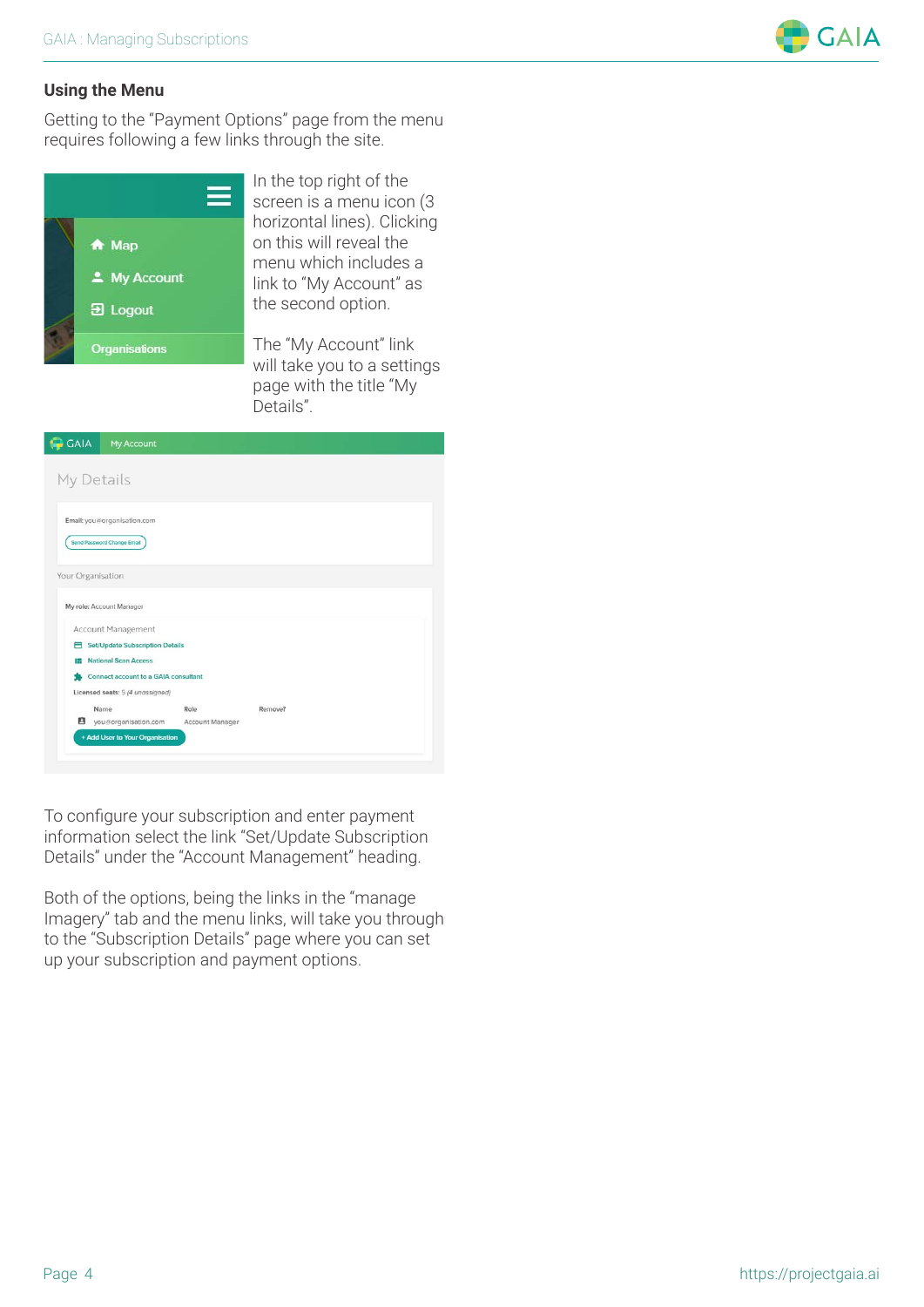### Payment Options.

#### **Configuring your subscription.**

| <b>GAIA</b><br><b>Subscription Details</b>                                                                                                                                                                           | $\equiv$ |
|----------------------------------------------------------------------------------------------------------------------------------------------------------------------------------------------------------------------|----------|
| Subscription Details                                                                                                                                                                                                 |          |
| <b>Configure Subscription</b>                                                                                                                                                                                        |          |
| <b>Contact Details</b><br>Email Address *<br>固<br>you@organisation.com                                                                                                                                               |          |
| Roceipts will bo sent to this address:<br>Contact Number*<br>0400 000 000                                                                                                                                            |          |
| ABN *<br>00000000000                                                                                                                                                                                                 |          |
| This will appear on your receipts<br>Preferred billing cycle<br>Annual payments: \$2.50/month per hectare (\$30.00/yr)<br>Monthly payments: \$5.00/month per hectare (\$60.00/yr)<br>All prices are exclusive of GST |          |
| Renew subscription at end of term<br><b>Submit Details</b>                                                                                                                                                           |          |
| <b>Save Billing Details</b>                                                                                                                                                                                          |          |
| Please provide your billing address and card details. This will allow you to purchase imagery for your blocks.<br>You will not be charged until you confirm your first imagery order.                                |          |
| <b>Billing Address</b>                                                                                                                                                                                               |          |
| Apartment/Suite/Unit/Building                                                                                                                                                                                        |          |
| Street address/PO Box/Company name *                                                                                                                                                                                 |          |

On this page, you will set your subscription preferences and enter your billing information.

#### **Contact Details**

Make sure your contact details are up to date. This information is used to keep you updated on any GAIA developments but is also the information that is used on your invoicing. Accurate information here, including your ABN will help keep things simple for your bookkeeping.

This section is also wehre you will specify your billing cycle preferences. GAIA offers two options here :

- Annual : Paying annually attracts significant price reductions on your subscription.
- Monthly : Monthly payments, whilst at the full price, offers you more flexible management of your subscription.

**Note :** If you add or remove blocks on a subscription you have paid for annually the following will apply :

- Increases in included hectares will be added to the subscription and charged immediately on a pro-rata basis in line with the terms of your current annual rate.
- Removed blocks or hectares will put your subscription in credit and you are able to add new blocks to the value of your previous paid area before any new charges are applied. Access to removed blocks will be revoked on removal and be reflected in your account once processed.

#### **Billing Details**

In the billing details sectyion on this page, billing address and credit card information are required fields. Information put in here will be saved and used in accordance with the sute terms & conditions and in line with your billing cycle preferences. Either Annually or Monthly.

Up to date pricing details can be found on the website at https://projectgaia.ai/pricing/

**GAIA**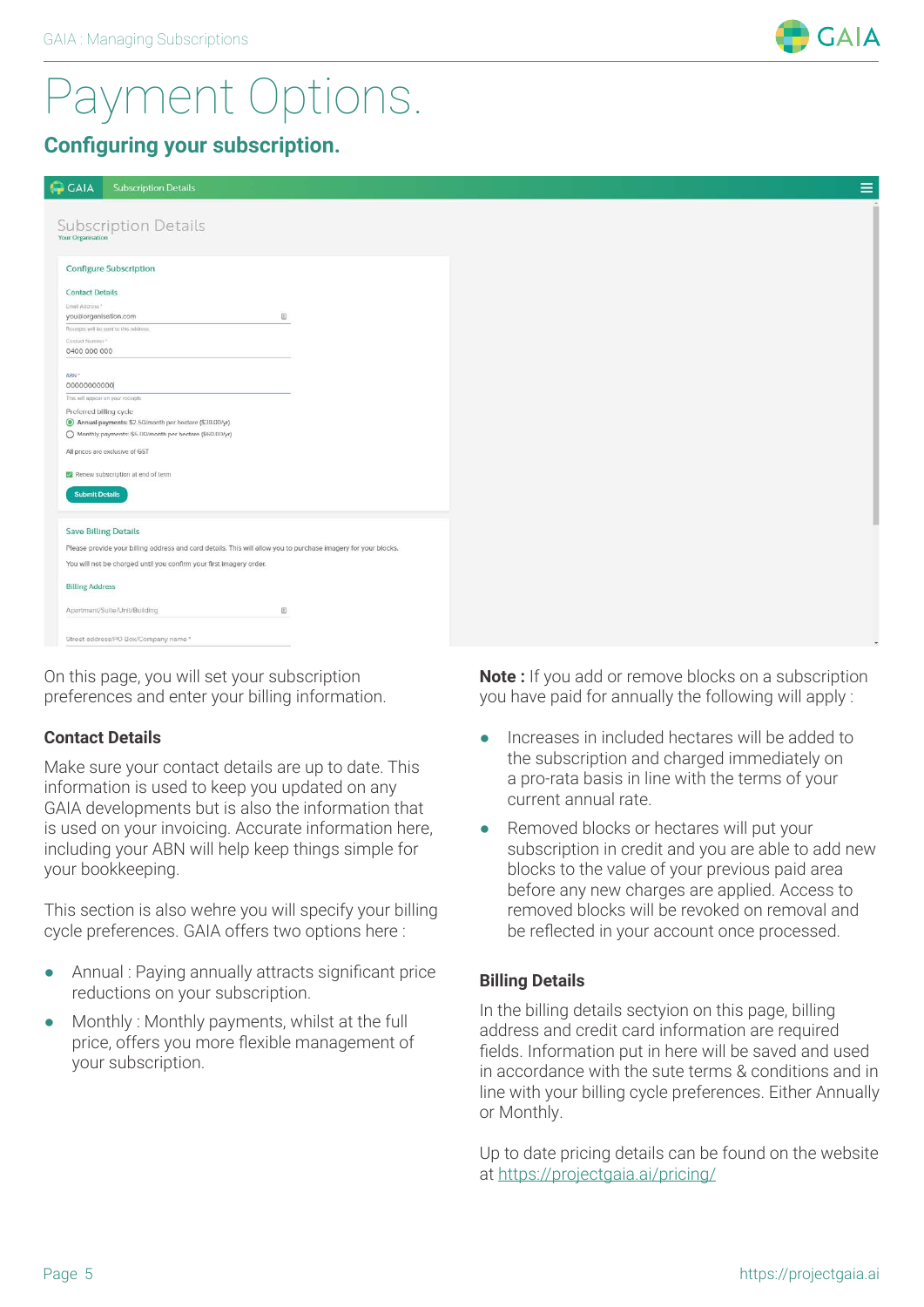

# Congratulations.

**Your subscription is now configured.**



Your subscription is now configured and you should be able to view imagery for any blocks you have added to your subscription. For details on adding and removing blocks to your organisation please see our Quickstart Guide at https://projectgaia.ai/guides/.

You will now see Historical Imagery options in the meft had panel when you have selected one of your organisations blocks by clicking on it in the map. Again, these options are explained further in the Quickstart Guide at https://projectgaia.ai/guides/.

For information regarding how adding and removing blocks will affect your payments, please see page 5 in this guide.